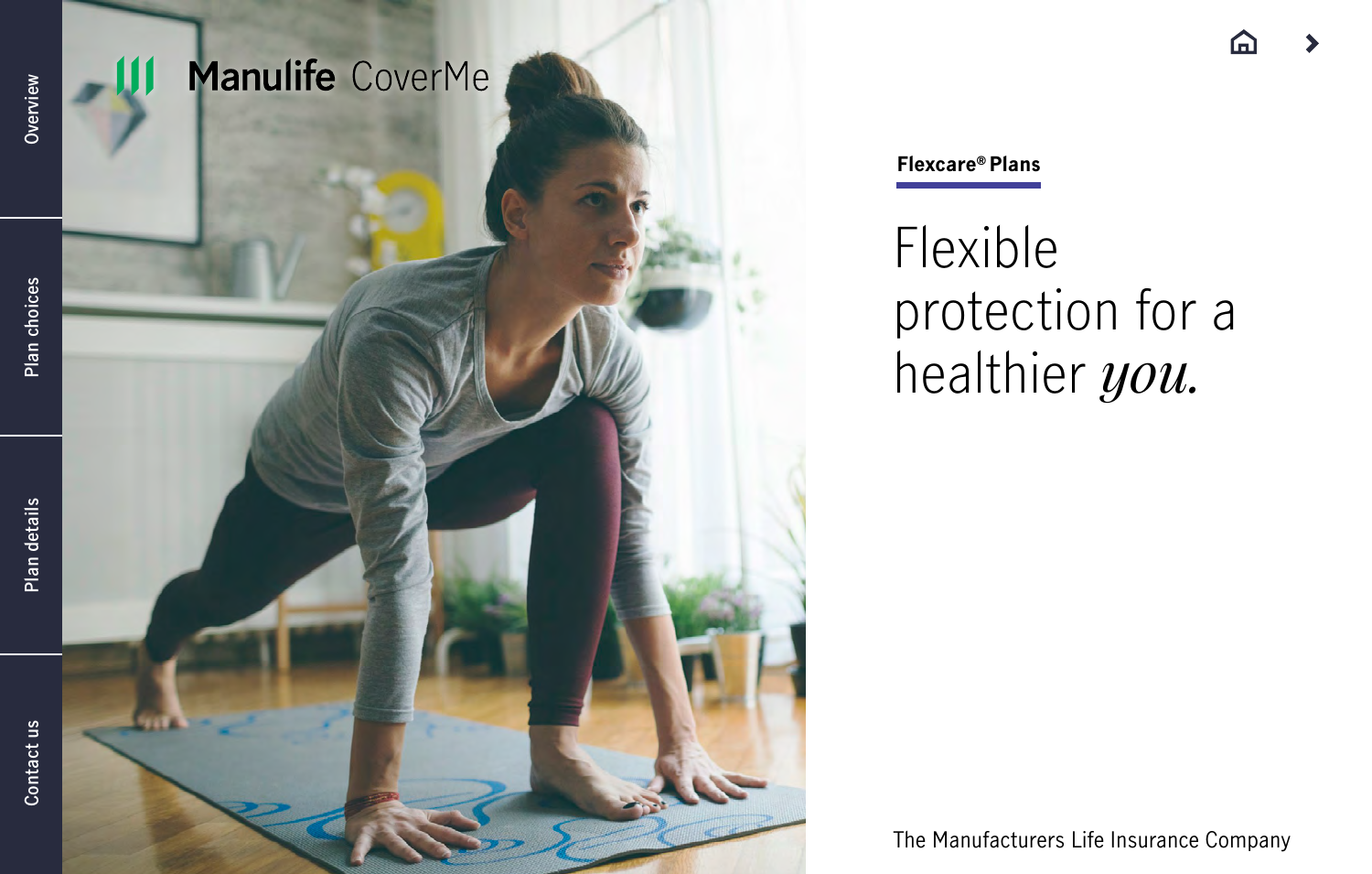## *How* to navigate!

The side tabs take you to the different sections in this document

Look for the icons below to help you navigate through:

These arrows take you to the next page or the previous page.

The house icon takes you back to the table of contents.

**[Plan choices](#page-8-0)**

Plan choices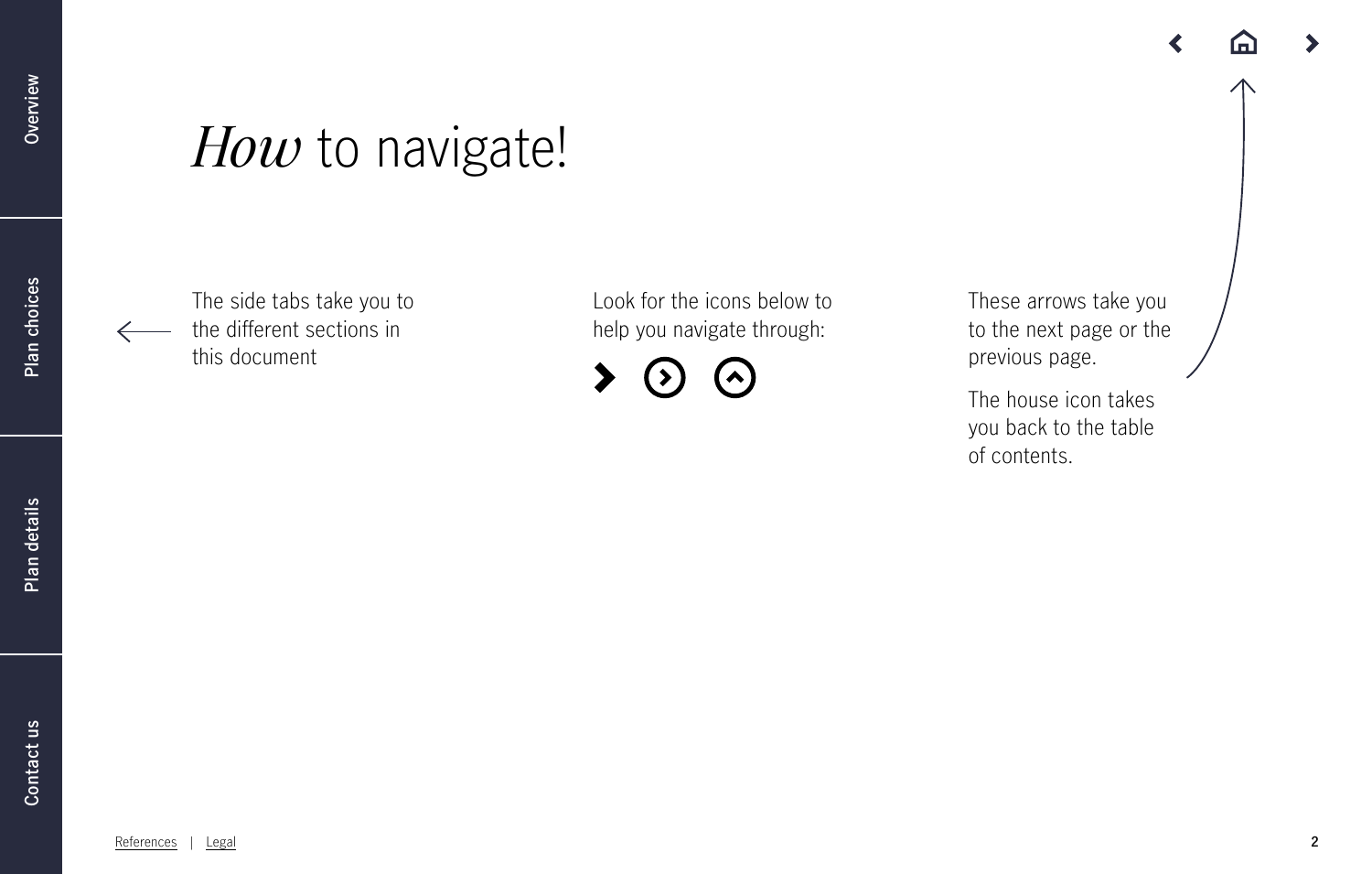**Table of Contents**

## *Understanding* [the Flexcare plans](#page-4-0)

## *Selecting* [your plan.](#page-7-0)  $\odot$

## [What each plan](#page-8-0)  *covers.*

 $\left(\overline{\mathbf{c}}\right)$ 

 $\odot$ 



[References](#page-15-0) | [Legal](#page-16-0)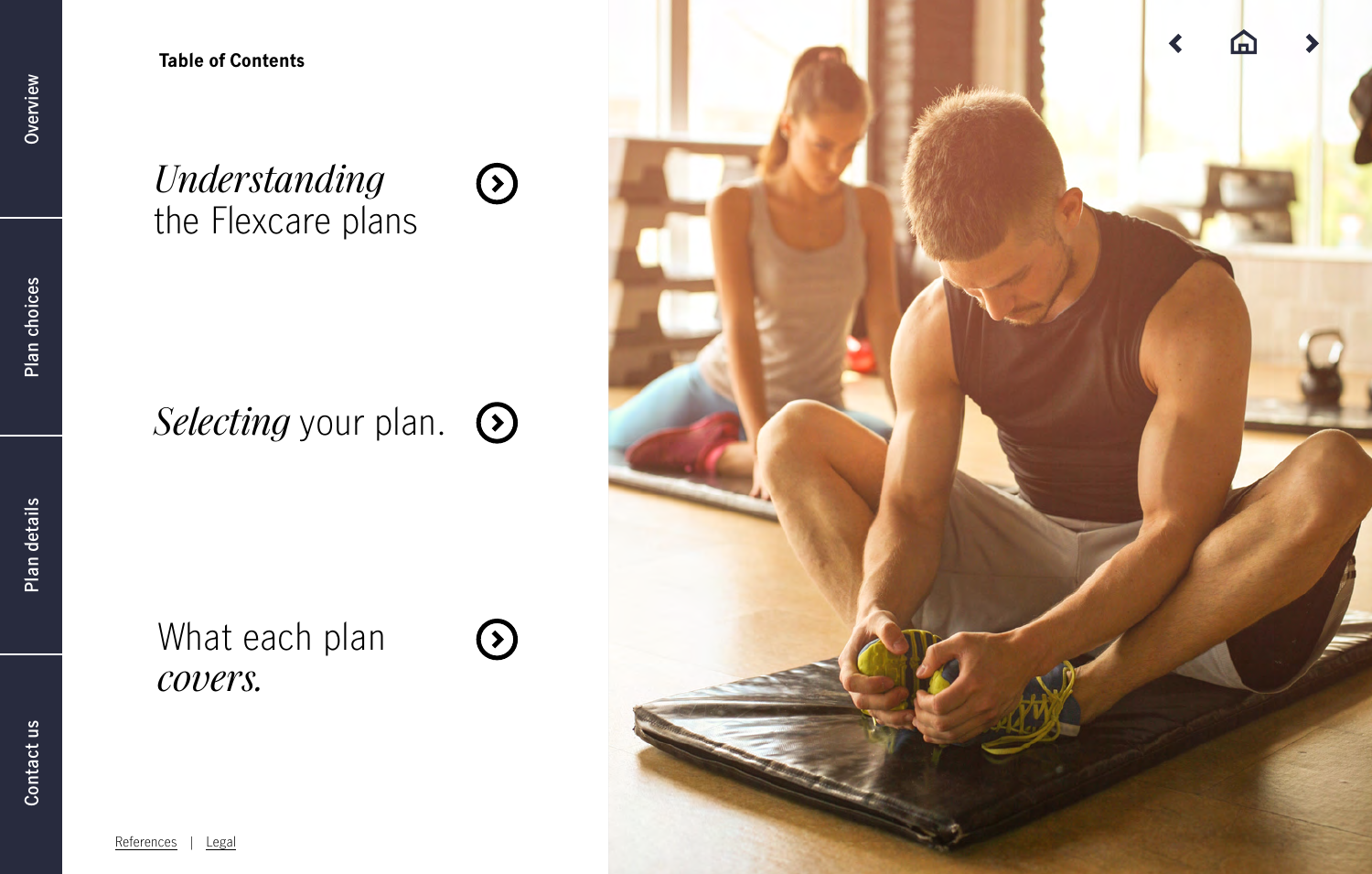[References](#page-15-0)

| [Legal](#page-16-0)

## <span id="page-3-0"></span>Flexcare has *you covered* .

Imagine a health insurance plan that doesn't just help protect against the unexpected, but can also help prevent future health issues so you can live your healthiest life. That's what you can have with Flexcare Health and Dental Insurance. You can gain control over your coverage, earn rewards, and save on premiums, all while helping to improve your health with Manulife *Vitality*.<sup>1</sup>

It's as easy as choosing the dental and drug plan that best meets your needs and budget. If you don't have coverage through your employer or your employer group plan doesn't have the coverage levels you want, Flexcare is here for you. Get the coverage you want and prepare for a healthier future.

**Flexcare keeps things flexible for you and helps you be proactive about your health.**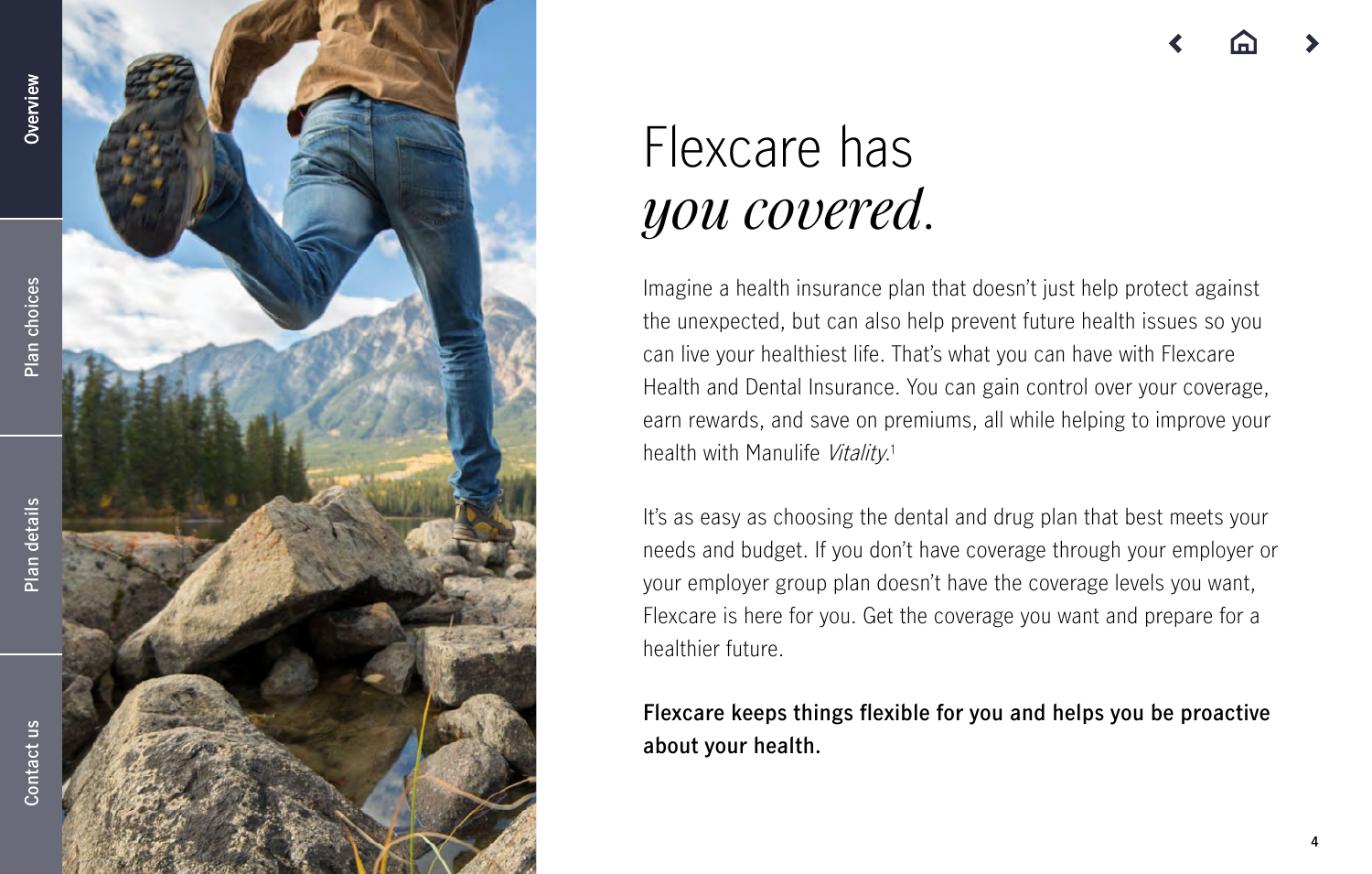# <span id="page-4-0"></span>Flexible, affordable coverage, customized to *your* needs:



Helps cover the rising costs of generic and brand-name drugs

### **Dental care**

A trip to the dentist may be a little more tolerable when you have coverage.

### **Vision care**

Glasses, contact lenses, eye doctor appointments, etc.



#### **Homecare and Nursing** ଚୋ

Rehabilitation from the comfort of your own home

#### **Registered therapists** け

Chiropractor, naturopath, massage therapist, dietician and more.

### **+ Enhanced coverage for seniors**

At age 65, benefits automatically increase in many areas you want them the most.

**Optional Manulife Vitality** Helps you make healthier choices and rewards you for it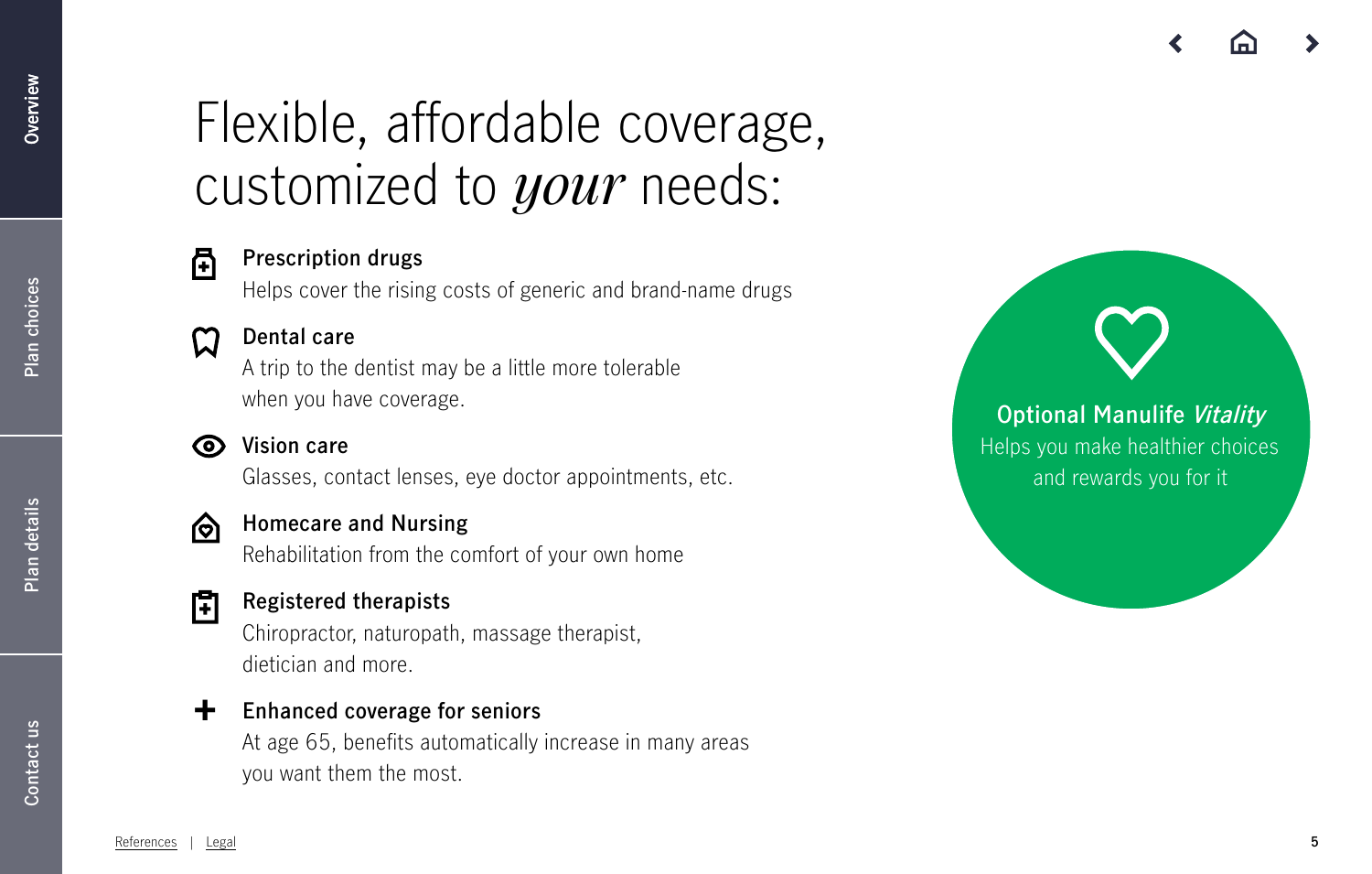## Plus, these services at *no extra cost*:

### **Emergency medical travel coverage**

Gives you up to \$5,000,000 in coverage for an unlimited number of trips per year. ±

### **Health Service Navigator®**  2

Health Service Navigator gives you priority access to top specialists at world-class hospitals. Get advice without an appointment or any travel.

### **Tax savings**

Self-employed or own a small business? A portion of your premiums may be deductible. 3

### ◆ Healthcare Online <sup>2,4</sup>

Gives you 24/7 access to healthcare professionals (including physicians, nurse practitioners and nurses) online, through the app or over the phone. Plus, you have easy access to lab results, scripts, refills and referrals.

### **Make claims online 24/7**

Submit claims as soon as your coverage is in place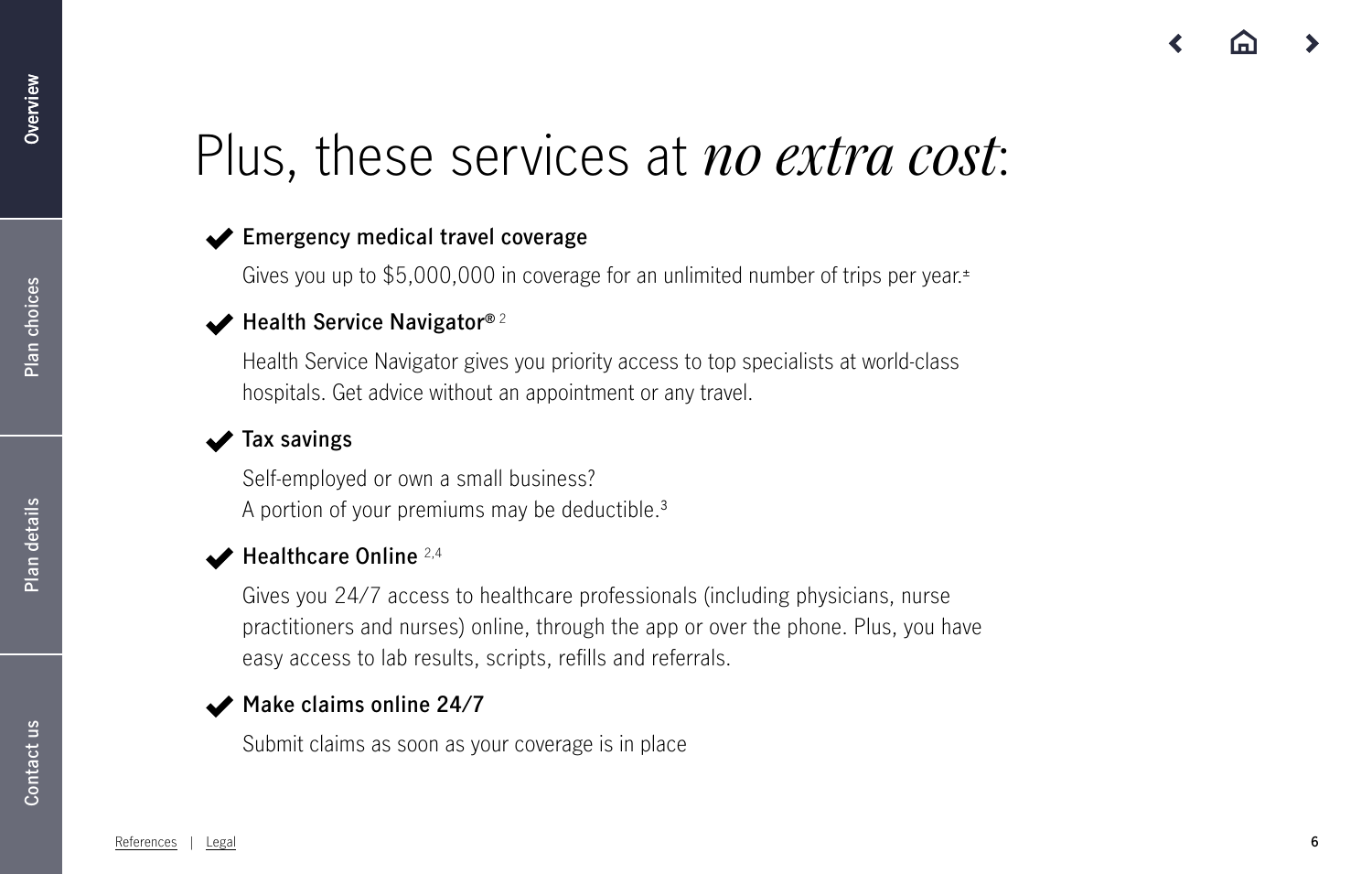[References](#page-15-0) | [Legal](#page-16-0) **7**

## Manulife Vitality

We want you to live your longest, healthiest life. That's why there's Manulife *Vitality* – a program that can reward you for all of the little things you do to stay healthy.

It offers a variety of ways for you to learn about and improve your health, from choosing simple activities to completing health assessments. By adding this to your Flexcare plan, your healthy choices can lead to points and rewards!

**premium.** To learn more about Manulife Vitality, visit **[coverme.com/Vitality.](https://www.coverme.com/Vitality)**

**See page 10 for details.** 

# Vitality

**You can add Manulife Vitality to a Flexcare Health & Dental plan for just \$5 per month. In addition, when you sign up, you will automatically save 5% on your first year's**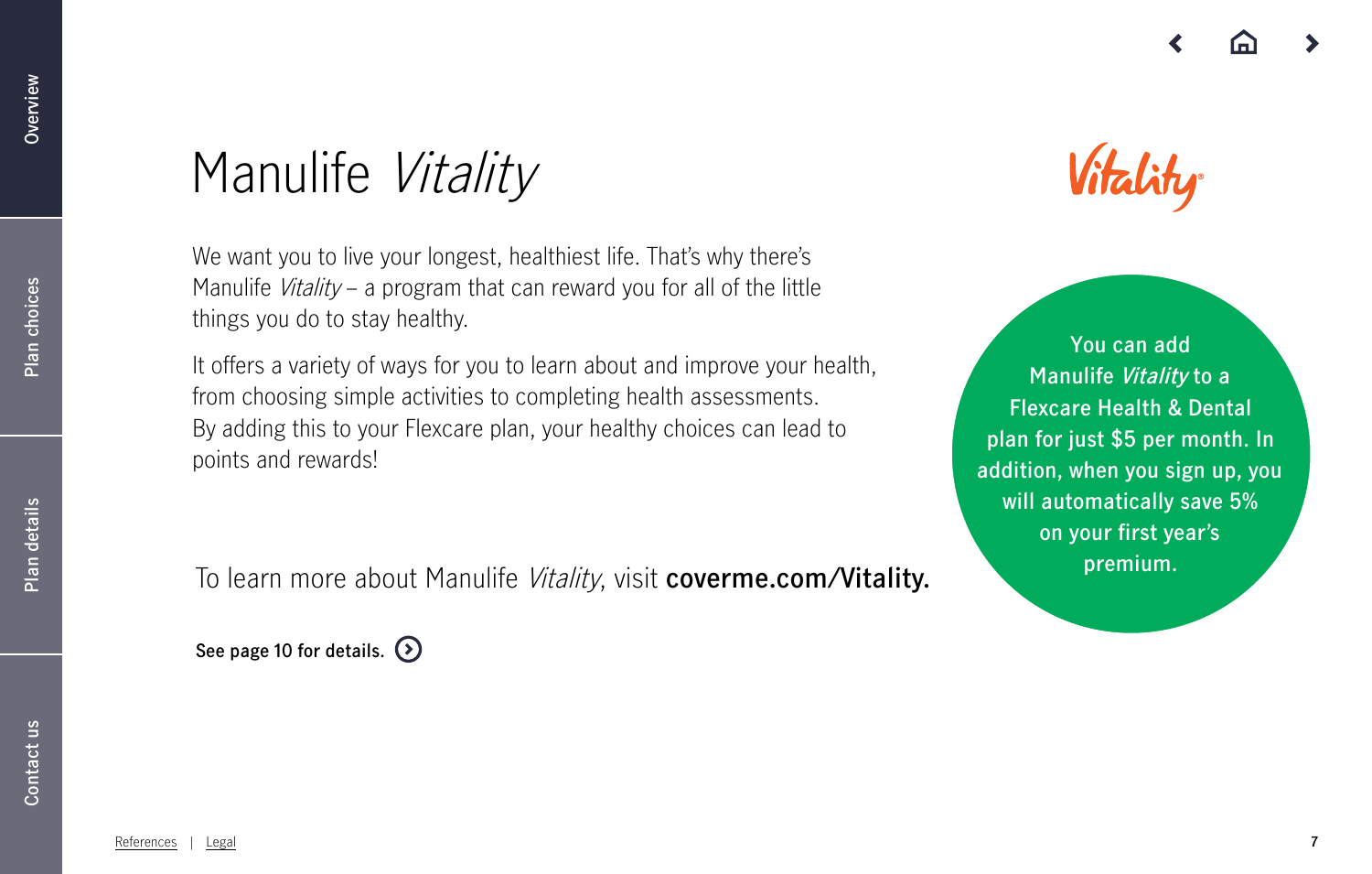# <span id="page-7-0"></span>*Build* your plan and live life the way you like it.

## **Select Your Core Plan.**

- **1** Select Your Core Plan.<br>
 ComboPlus™: Dental + Drug coverage <br>
 ComboPlus™: Dental + Drug coverage
	- DentalPlus™: Dental coverage
	- DrugPlus™: Drug coverage

## **Select Your Coverage Level.** 2

- Starter: Lower coverage amounts and rates (great for add-ons)
	- Basic: Well-rounded coverage at affordable rates
	- Enhanced: Maximum coverage
- **Consider adding Manulife Vitality.**
- S<br>
S Consider adding Manulife Vitality.<br>
S Improve your health and get rewarded for it
	- Select Manulife Vitality with your plan to automatically save 5% on your first-year premiums **AND** up to 10% in following years



- Accidental Death and Dismemberment Enhanced
- Catastrophic Coverage<sup>5</sup>
- Hospital (Basic or Enhanced)
- Travel (for up to 30 days) $6$
- Vision Enhanced<sup>7</sup>

## **Or**

## **Select Stand-Alone Plans.**

- Need a specific type of coverage? Just pay for what you want:
- Catastrophic Coverage<sup>8</sup>
- Hospital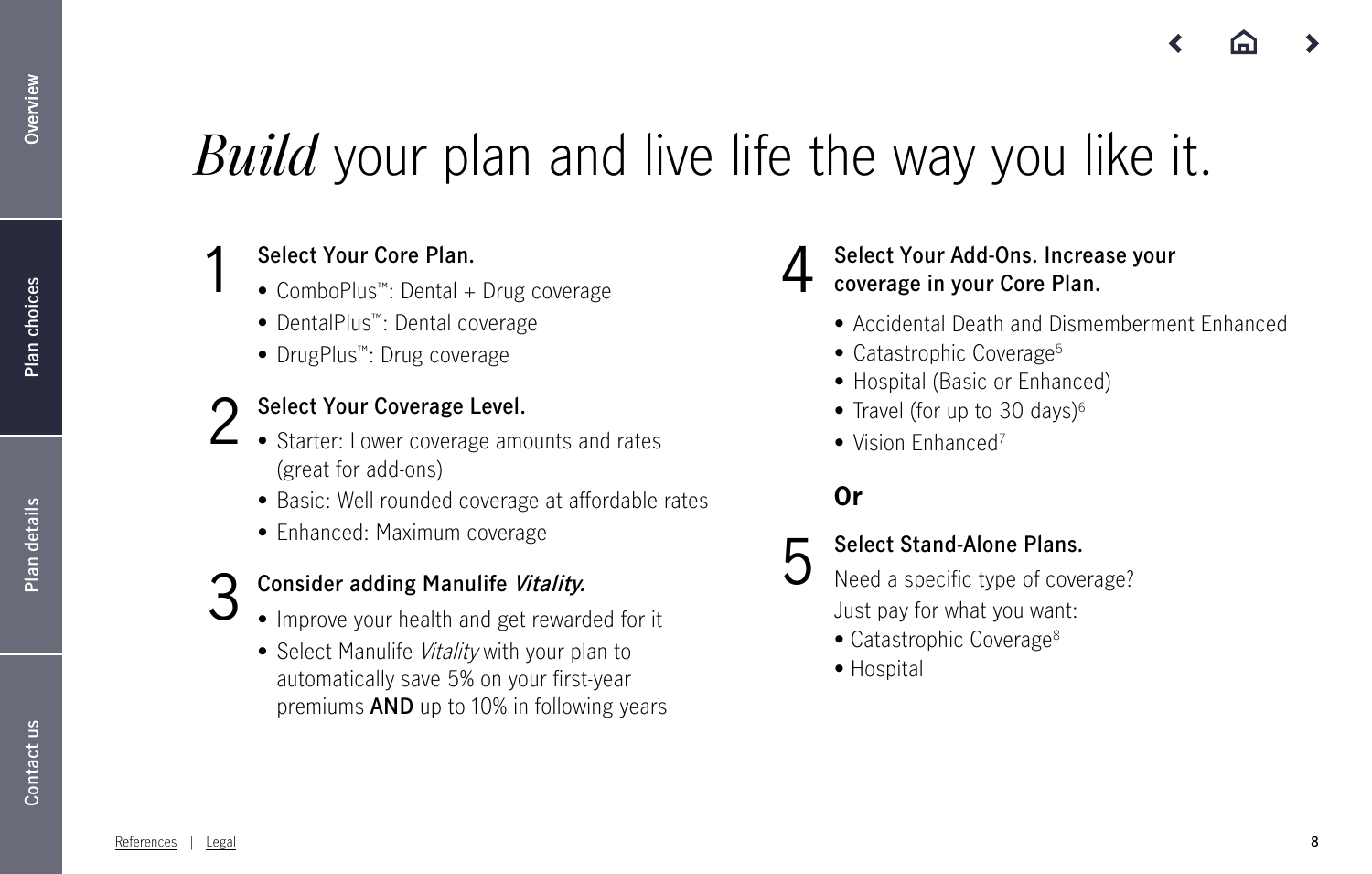# <span id="page-8-0"></span>*What* does each plan cover?

| <b>Plans</b>                                                 | <b>ComboPlus</b><br><b>Starter</b> | <b>ComboPlus</b><br><b>Basic</b> | <b>ComboPlus</b><br>Enhanced                 | <b>DrugPlus</b><br><b>Basic</b> | <b>DrugPlus</b><br><b>Enhanced</b> | <b>DentalPlus</b><br><b>Basic</b>       | <b>DentalPlus</b><br>Enhanced               |
|--------------------------------------------------------------|------------------------------------|----------------------------------|----------------------------------------------|---------------------------------|------------------------------------|-----------------------------------------|---------------------------------------------|
| <b>Prescription Drugs</b>                                    | \$525/Year                         | \$5000/Yeart                     | \$10,000/Year <sup>t</sup>                   | \$5000/Year <sup>t</sup>        | \$5000/Yeart                       | Not Covered                             | Not Covered                                 |
| Dental Care -<br><b>Ongoing Maintenance</b>                  | \$400/Year                         | \$750/Year                       | \$920/Year                                   | Not Covered                     | Not Covered                        | Year 1: \$575 Year<br>$2 +: $750/$ Year | Year 1: \$840 Year<br>2+: \$920/Year        |
| Dental Care - Oral<br>surgery, periodontics,<br>endodontics* | Not Covered                        | Not Covered                      | Year 1: 60%;<br>Year 2: 60%:<br>Year 3+: 80% | Not Covered                     | Not Covered                        | Not Covered                             | Year 1: 0%;<br>Year 2: 60%:<br>Year 3+: 80% |
| Dental Care -<br>Major restorative*                          | Not Covered                        | Not Covered                      | Year 1: 0%;<br>Year 2+: 60%                  | Not Covered                     | Not Covered                        | Not Covered                             | Year 1: 0%;<br>Year 2+: 60%                 |
| <b>Vision Care</b>                                           | $$150$ every<br>2 Years            | $$250$ every<br>2 Years          | \$250 every<br>2 Years                       | \$150 every<br>2 Years          | \$250 every<br>2 Years             | \$250 every<br>2 Years                  | \$250 every<br>2 Years                      |
| <b>Extended Health Care</b>                                  | \$250,000<br>Lifetime              | \$250,000<br>Lifetime            | \$250,000<br>Lifetime                        | \$250,000<br>Lifetime           | \$250,000<br>Lifetime              | \$250,000<br>Lifetime                   | \$250,000<br>Lifetime                       |

**For more detailed information - please click here** 

**If you'd like a recommendation - please click here**

\*Combined maximum for oral surgery, periodontics, endodontics and major restorative of \$1,250 per 3 consecutive years, with a year 1 combined maximum of \$400. † For Quebec: The prescription drug coverage available under this plan is limited to costs not covered by the RAMQ Prescription Drug Insurance Plan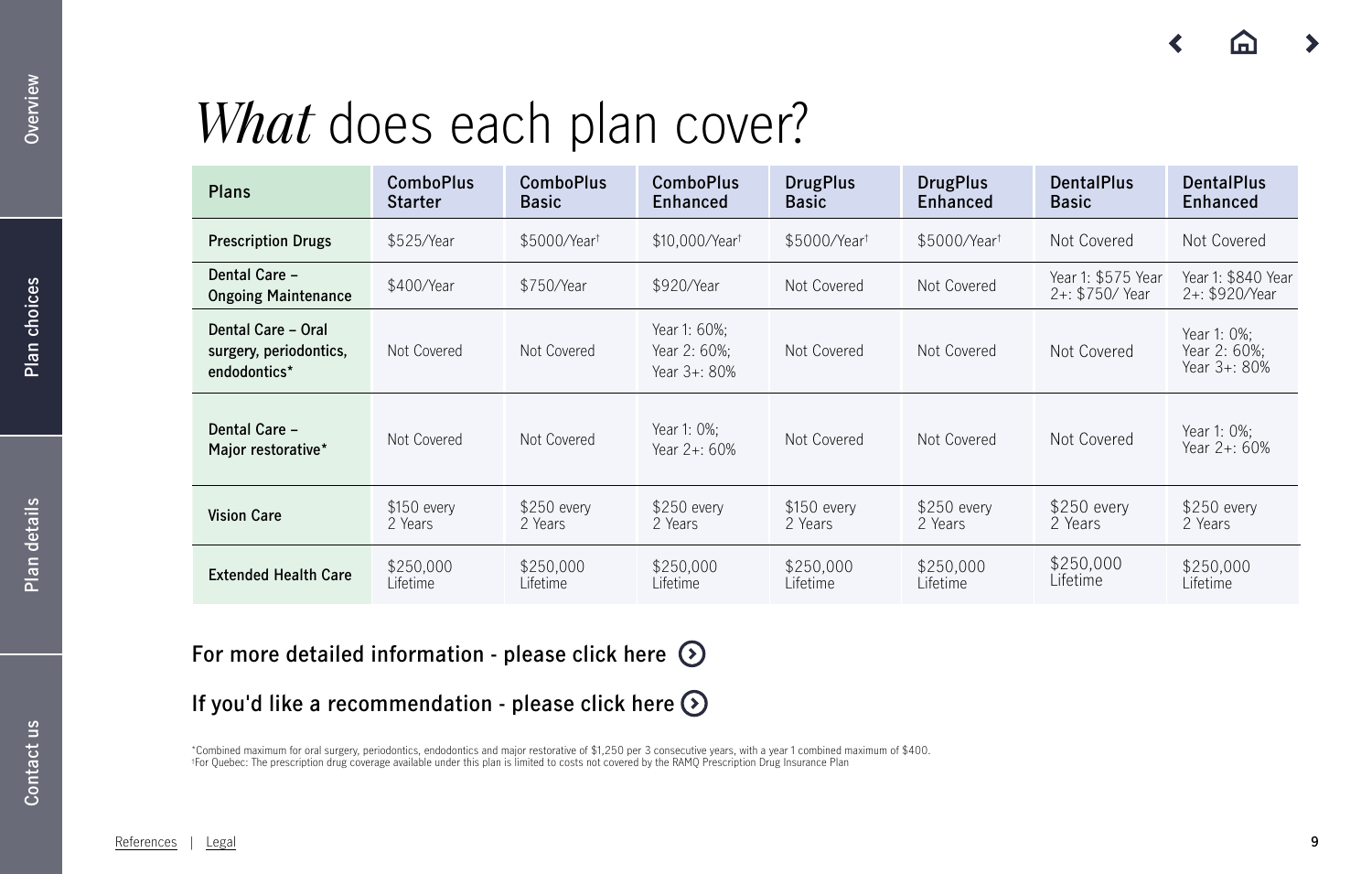# <span id="page-9-0"></span>Live healthy, earn rewards, save money with Manulife Vitality

With Manulife, insurance is about more than just protection. It's about living your life to its fullest and healthiest. Manulife *Vitality* empowers you to take charge of your health and we're with you every step of the way. Here's how it can help you and reward you:



**Know your health.** The first step to improving your health is knowing your starting point. Which is why your Manulife Vitality experience starts with finding out your Vitality Age™ – an indication of your overall health. Depending on your day-to-day choices, this age could be higher or lower than your actual age.



- **Improve your health.** Track your everyday activities through a customized, goal-oriented program to encourage and inspire healthier choices.
- **Enjoy the rewards.** Start earning Vitality Points™ for routine activities you may already be doing, like walking, going to the dentist or reading health articles online. Your points can lead to rewards and discounts from leading retailers – including saving up to 10% on your Flexcare premiums.

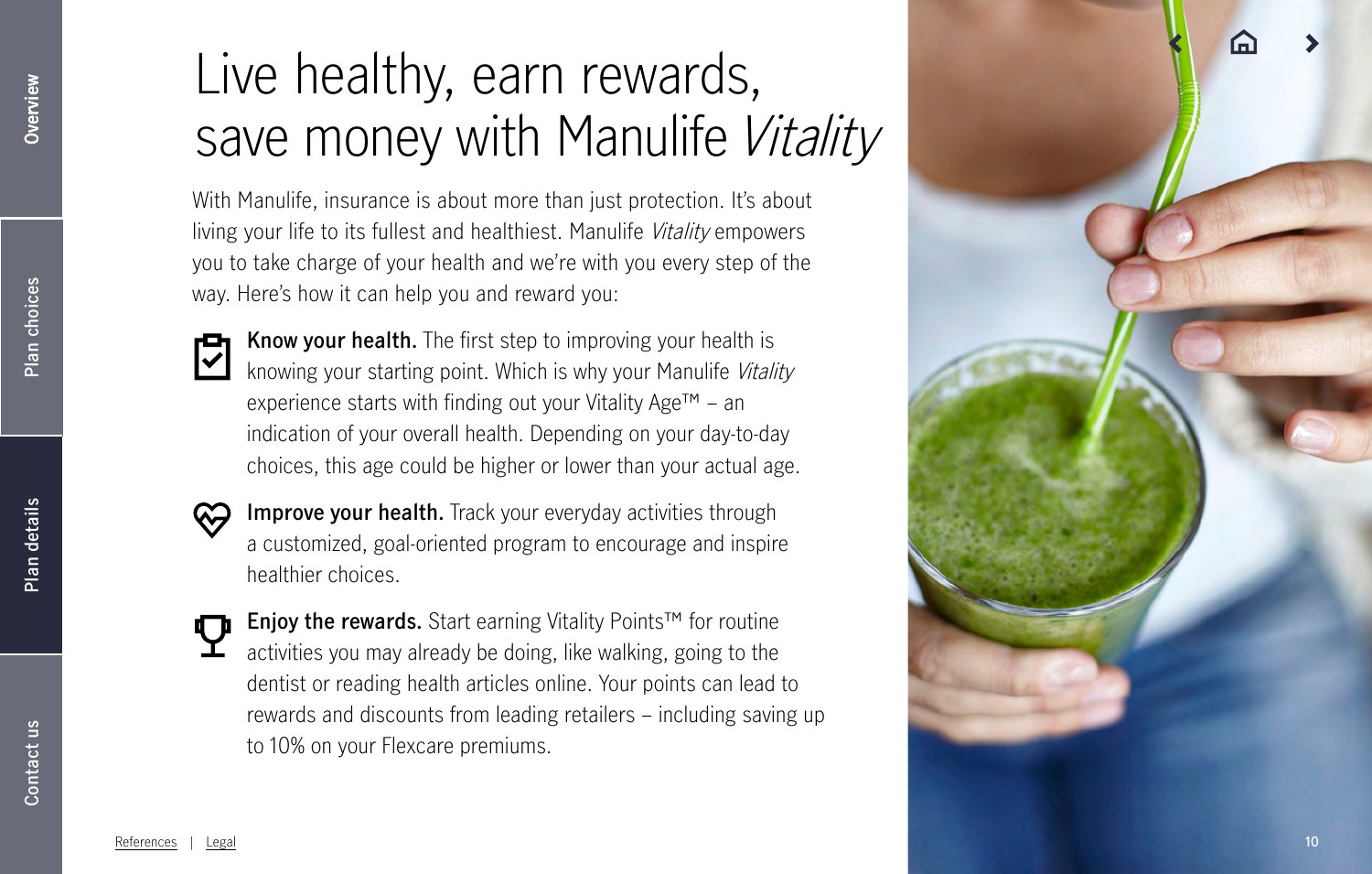



## Enjoy *fitness & fun*  with Manulife Vitality rewards

As a Manulife *Vitality* member, the more Vitality Points™ you earn, the more you'll save and the greater the rewards. Relax, have fun and stay fit with rewards like these:

- **• Apple Watch:** Available for an initial payment from just \$39,9 then pay off the balance based on your monthly Vitality Points™ total. See the next page for more information.
- **• Hotels.com savings:** Earn up to 50% off a hotel stay for any two nights at qualifying hotels, each program year.
- **Garmin vivofit<sup>®</sup> 4:** Exclusive member upgrade prices on the latest wearable technology from Garmin to track your activity and earn Vitality Points™.
- **• Amazon.ca gift cards:** Opportunity to win Amazon Gift Cards by reaching a higher Vitality Status level and by playing monthly Vitality Squares™.10 Plus earn gift cards during your weekly spin when you reach your Active Rewards weekly target!
- **• Goodlife Fitness savings:** Up to 55% off an individual one-year membership.
- **• ExamOne**®**:** Get a complimentary annual health assessment.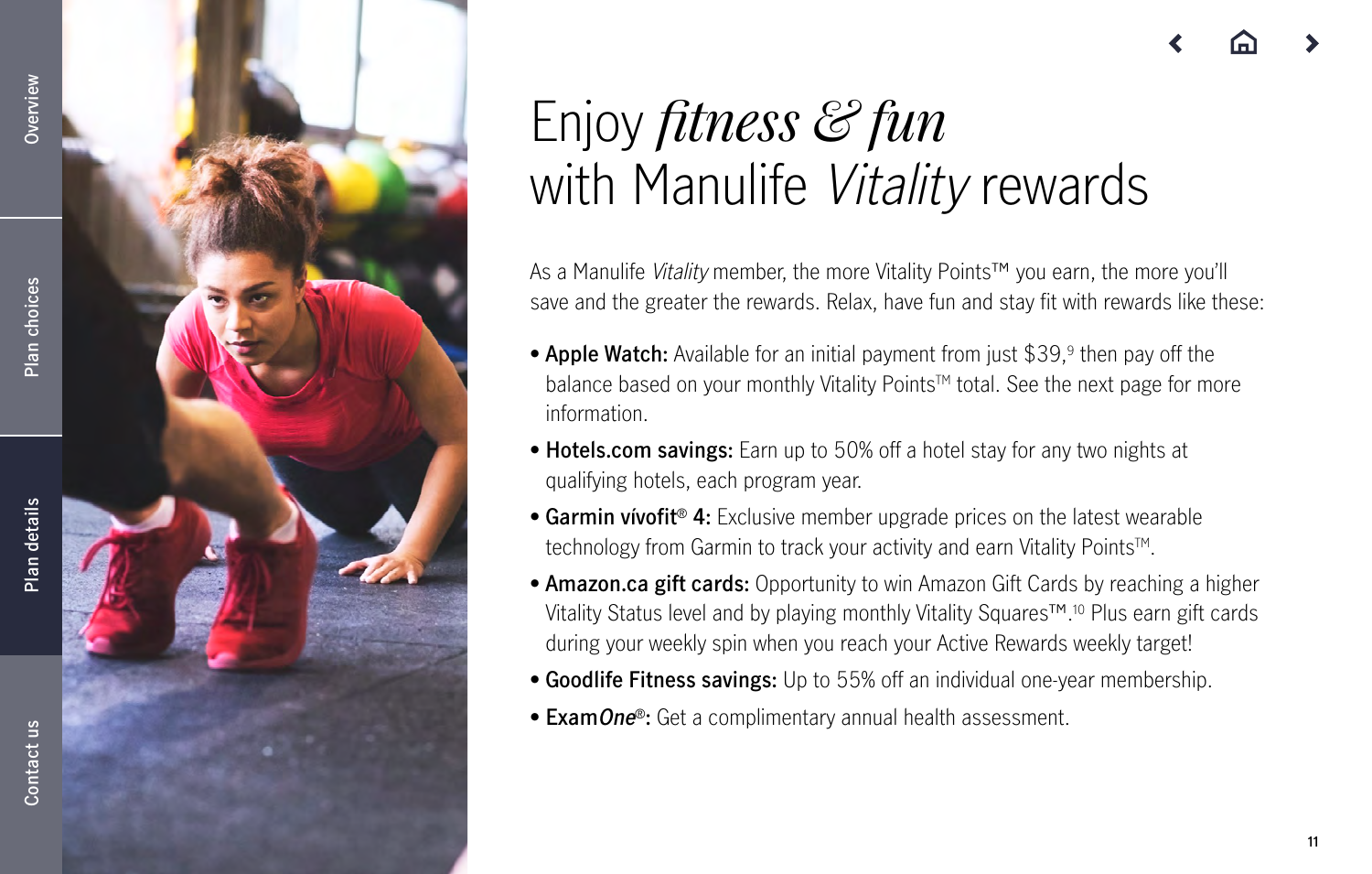# Get Apple Watch. Get active. Get *rewarded*.

Become a Manulife *Vitality* member and get Apple Watch from just \$39.9 Then fund the balance by tracking activities to earn Vitality Points™.

### **Once enrolled, you can:**

## **Get Apple Watch** 1

Order Apple Watch online for an initial payment plus any applicable taxes and upgrade fees for case and band selections.

### **Get Active**

Track your monthly activity using Apple Watch and the Manulife *Vitality* program mobile app to measure your activity and earn Vitality Points™. 2

## **Get Rewarded** 3

The more points you earn monthly, the less you'll pay! You can pay as little as \$0 each month when you reach your Vitality Active Rewards weekly target through Standard or Advanced Workouts.

### **Getting active pays off!**

Your monthly payment depends on how many Vitality Points™ you earn each month, over a 24-month period.

Earn 500 points in one month and the cost is \$0!

| Apple Watch                                      | Inital    | <b>Monthly Payment</b> |                |         |                |  |  |
|--------------------------------------------------|-----------|------------------------|----------------|---------|----------------|--|--|
|                                                  | Payment** | 0 Pts                  | <b>240 Pts</b> | 360 Pts | <b>500 Pts</b> |  |  |
| Apple Watch<br>Series 3 (GPS)<br>38 mm           | \$39      | \$13.75                | \$10.25        | \$6.75  | \$0            |  |  |
| Apple Watch<br>Series 4 (GPS)<br>$40 \text{ mm}$ | \$99      | \$17.50                | \$14           | \$9     | \$0            |  |  |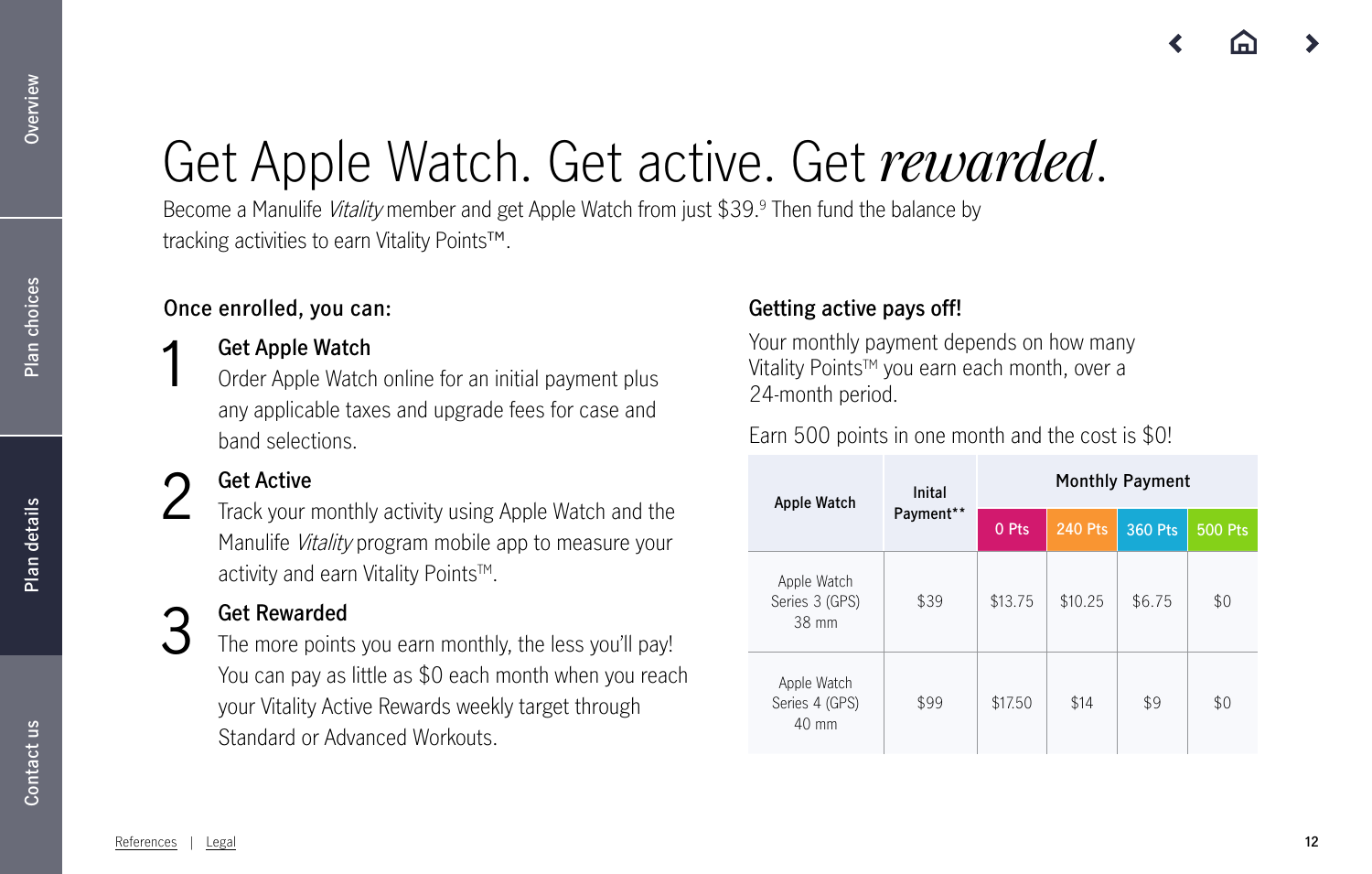# Available as an add-on or stand-alone

Guaranteed acceptance - No underwriting required

## **Vision Enhanced**

- Increases vision coverage to a total maximum of \$500 per person for 3 consecutive benefit years.
- Includes \$100 towards laser eye surgery.
- \$70 maximum for optometrist visit per 2 consecutive benefit years.
- Not available as an add-on to ComboPlus™ Starter plan.

## **Accidental Death and Dismemberment**

- Increases accidental death and dismemberment coverage to a maximum of \$50,000 for adults under 65.
- Increases to a maximum of \$20,000 for children and adults age 65 and over.

## **Travel + 8 Days11**

- 8 days of additional coverage, added to the 9-day coverage available with Core plan benefits.
- Trips of up to 17 days are covered, up to \$5,000,000 per covered person per trip.
- Not available to persons age 70 and over.

## **Travel + 21 days11**

- 21 days of additional coverage, added to the 9-day coverage available with Core plan benefits.
- Trips of up to 30 days are covered, up to \$5,000,000 per covered person per trip.
- Not available to persons age 70 and over.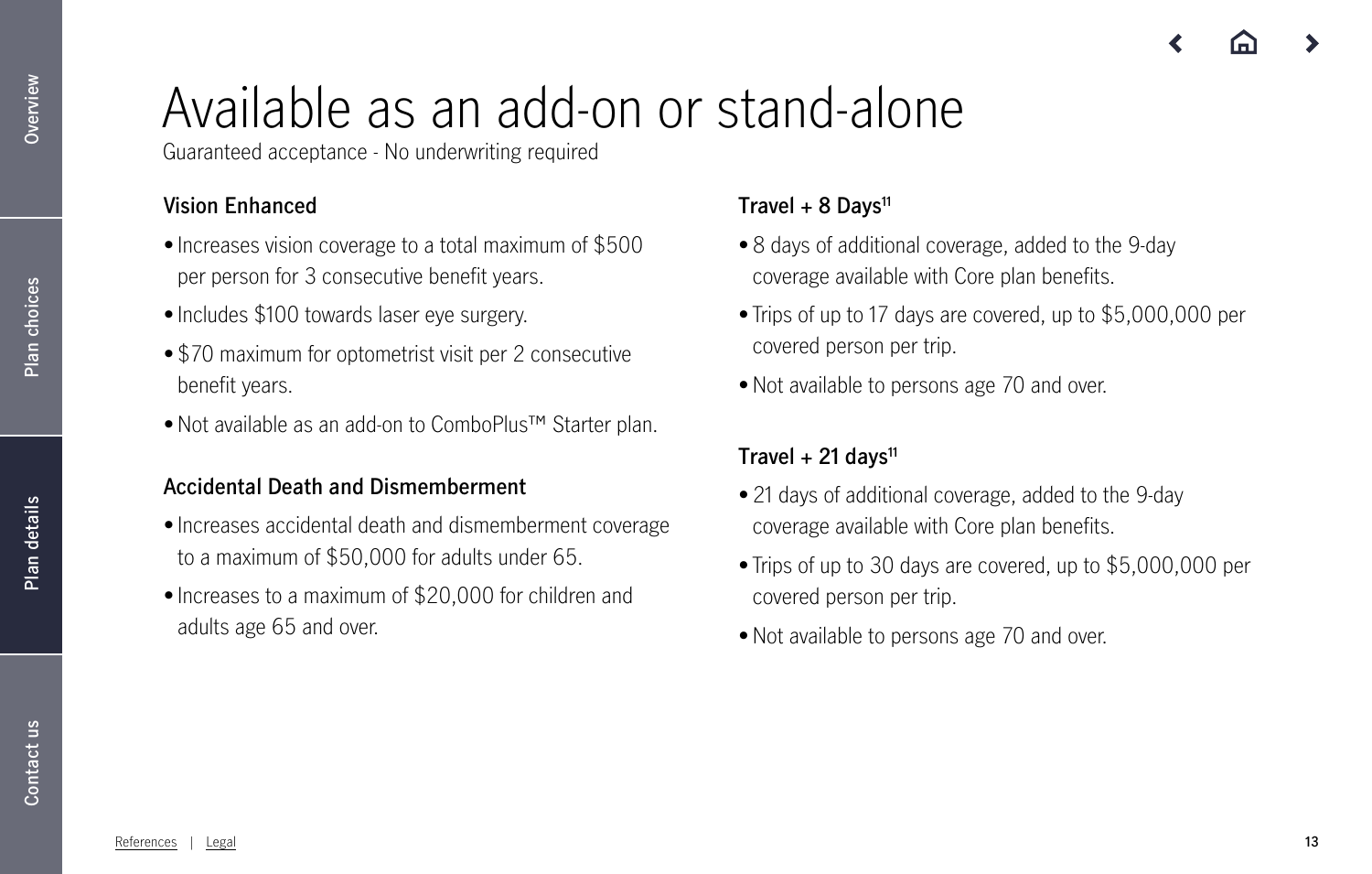# Available as an add-on or stand-alone

Requires Medical Underwriting

## **Hospital Basic**

- Semi-private room coverage
- 100% coverage of the daily room maximum during the first 30 days, 50% for the next 100 days, per person per anniversary year.
- The daily room maximum is the reasonable and customary provincial room rate, paid up to a maximum of \$150/day.
- Cash benefit: \$25 per person per day beginning on the 4th day of hospitalization, maximum of 30 days, if semi-private room is not obtained.

## **Hospital Enhanced**

- Semi-private or private room.
- 100% coverage of the daily room maximum, per person per anniversary year.
- The daily room maximum is the reasonable and customary provincial room rate, paid up to a maximum of \$200/day.
- Cash benefit: \$50 per person per day beginning on the 4th day of hospitalization, maximum of 60 days, if semi-private or private room is not obtained.

Overview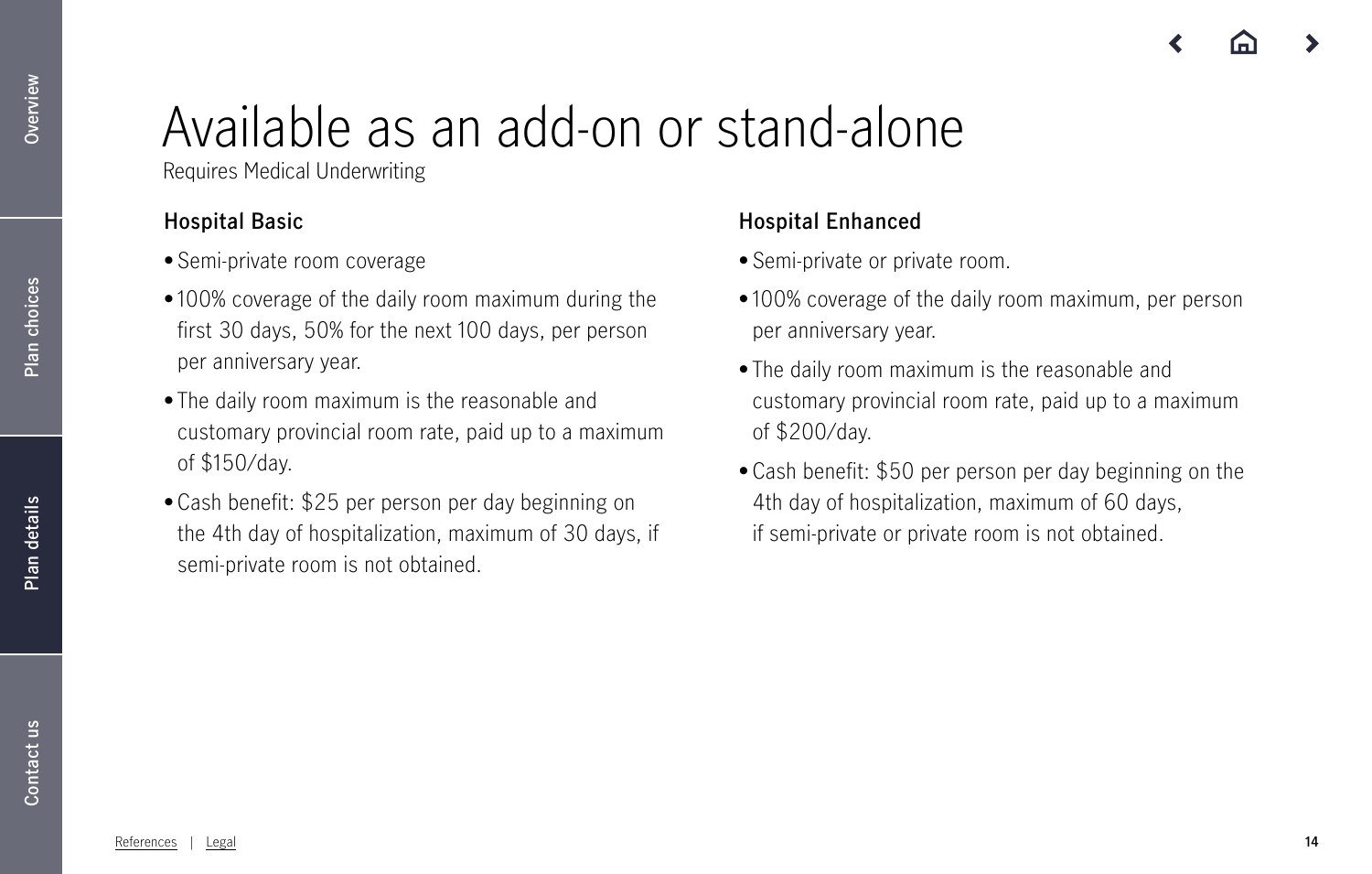# *Consider* adding Catastrophic Coverage

## **What is it?**

Catastrophic Coverage **helps cover the costs of medical care resulting from an unforeseen serious accident or illness**. It provides protection against expenses that may not be covered by your government health insurance plan. For example: special cancer treatment drugs, a car accident, or a chronic condition such as rheumatoid arthritis or emphysema.

## **How does it work?**

- **• Unlimited 100% coverage** when qualifying annual prescription drug expenses exceed chosen deductible
- **•** Available as a **stand-alone plan8** or an **add-on5** option
- **•** Choose between the **\$4,500** or **\$10,200** deductible options
- **•** Covers an extra **\$25,000** for homecare and nursing, prosthetic appliances and durable medical equipment after you pay \$7,500 in a year (up to **\$100,000** over your lifetime)
- **•** Covers **unlimited chiropractor** and **physiotherapist costs** for one year after an accident requiring at least 24 hours in hospital<sup>12</sup>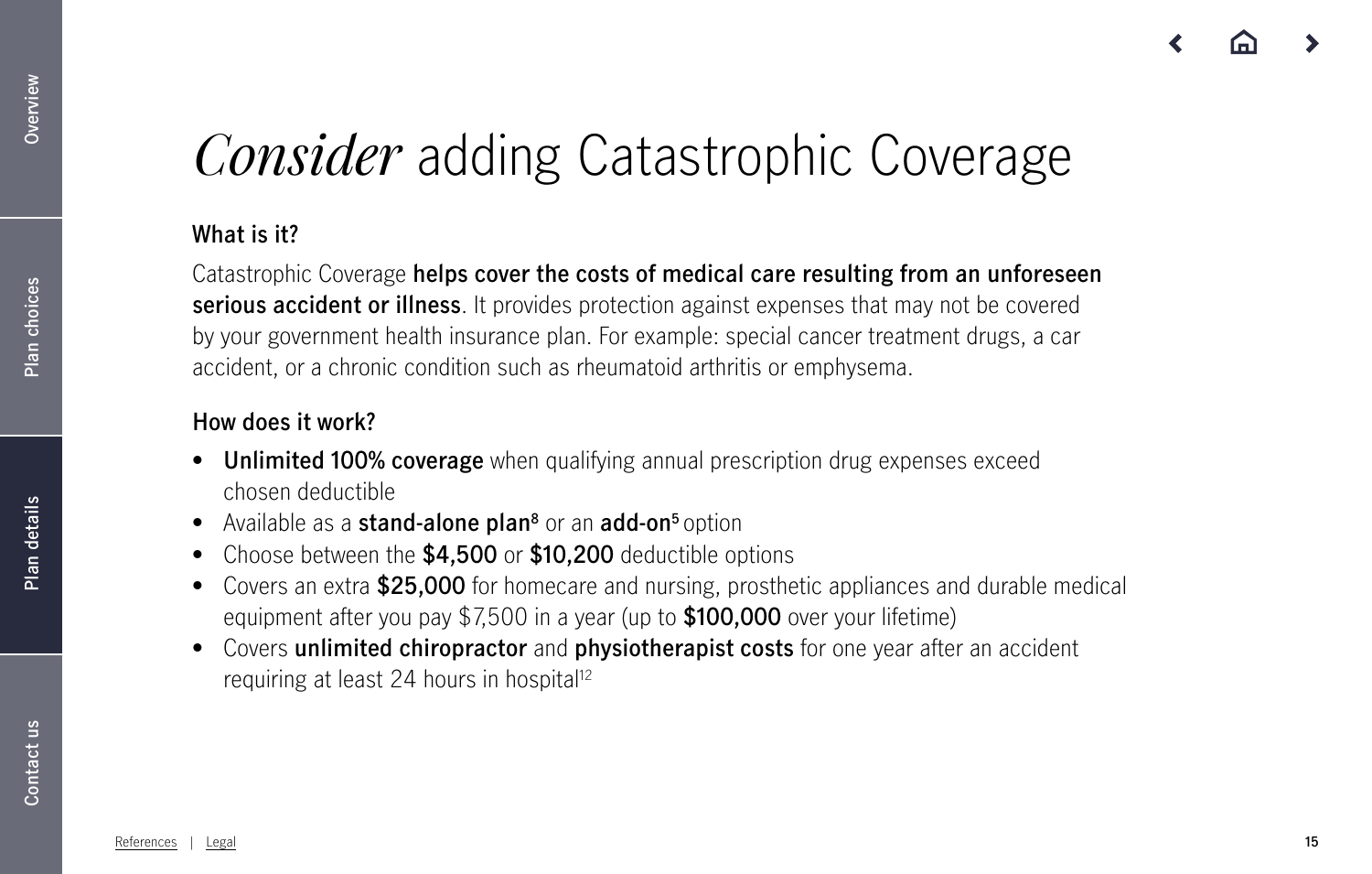**[Plan choices](#page-8-0)**

Plan choices

## <span id="page-15-0"></span>**References**

- 1 Manulife Vitality is available for the Primary Applicant only.
- <sup>2</sup> Manulife cannot guarantee the availability of the Health Service Navigator and/or the Healthcare Online benefit indefinitely.
- <sup>3</sup> Except in Quebec. The information in this document is not to be relied upon as tax advice for specific situations. Please seek advice from a tax professional.
- 4 Included in ComboPlus™ Enhanced, DentalPlus™ Enhanced and DrugPlus™ Enhanced Plans. Available on all other plans for a fee.
- 5 Only available with the DrugPlus™ and ComboPlus™ Plans (not available to residents of Quebec and persons age 65 and over).
- 6 Travel coverage ceases at age 70.
- 7 Not available with the ComboPlus™ Starter plan.
- <sup>8</sup> Not available to residents of Quebec and persons age 65 and over.
- 9 Initial payment does not include applicable taxes or upgrades which may include cellular models. Tax on initial payment is based on retail value of Apple Watch. Apple Watch Series 4 (GPS + Cellular) requires an iPhone 6 or later with iOS 12 or later. Apple Watch Series 4 (GPS) requires an iPhone 5s or later with iOS 12 or later. Apple Watch Series 3 (GPS + Cellular) requires an iPhone 6 or later with iOS 11 or later. Apple Watch Series 3 (GPS) requires an iPhone 5s or later with iOS 11 or later.
- 10 Not available to residents of Quebec.
- 11 Coverage may be limited or excluded for any illness or condition which first manifested itself within the 9-month period immediately preceding each departure date. Trips over the maximum length are not covered. Travel coverage is not available to persons age 70 and over.
- <sup>12</sup> In the event of an accident that requires a hospital stay of at least 24 hours, Catastrophic Coverage provides unlimited chiropractor and physiotherapist coverage for one year following the accident.
- ± Unlimited number of trips per year outside your home province /territory or Canada, as long as you're under age 70. Each trip can last up to 9 days.
- \*\*Manulife cannot guarantee the availability of this benefit indefinitely.
- Benefits referred to are subject to change without notice and, once coverage is purchased, are subject to the limitations, exclusions and reductions of coverage contained in the Policv and Schedule of Benefits.
- **Anniversary year** means the 12 consecutive months following the effective date of the agreement, and each 12-month period thereafter.
- **Benefit year** means the 12 consecutive months following the incurred date of the claim.
- **Calendar year** means each successive 12-month period commencing January 1 and ending December 31.
- All references to "year" refer to anniversary year. When it relates to hearing aids and vision care benefits, year refers to benefit year.
- Please note: Extended health care benefits are payable only after Government Health Insurance Plan maximums have been reached, as applicable. Benefits payable are up to reasonable and customary charges.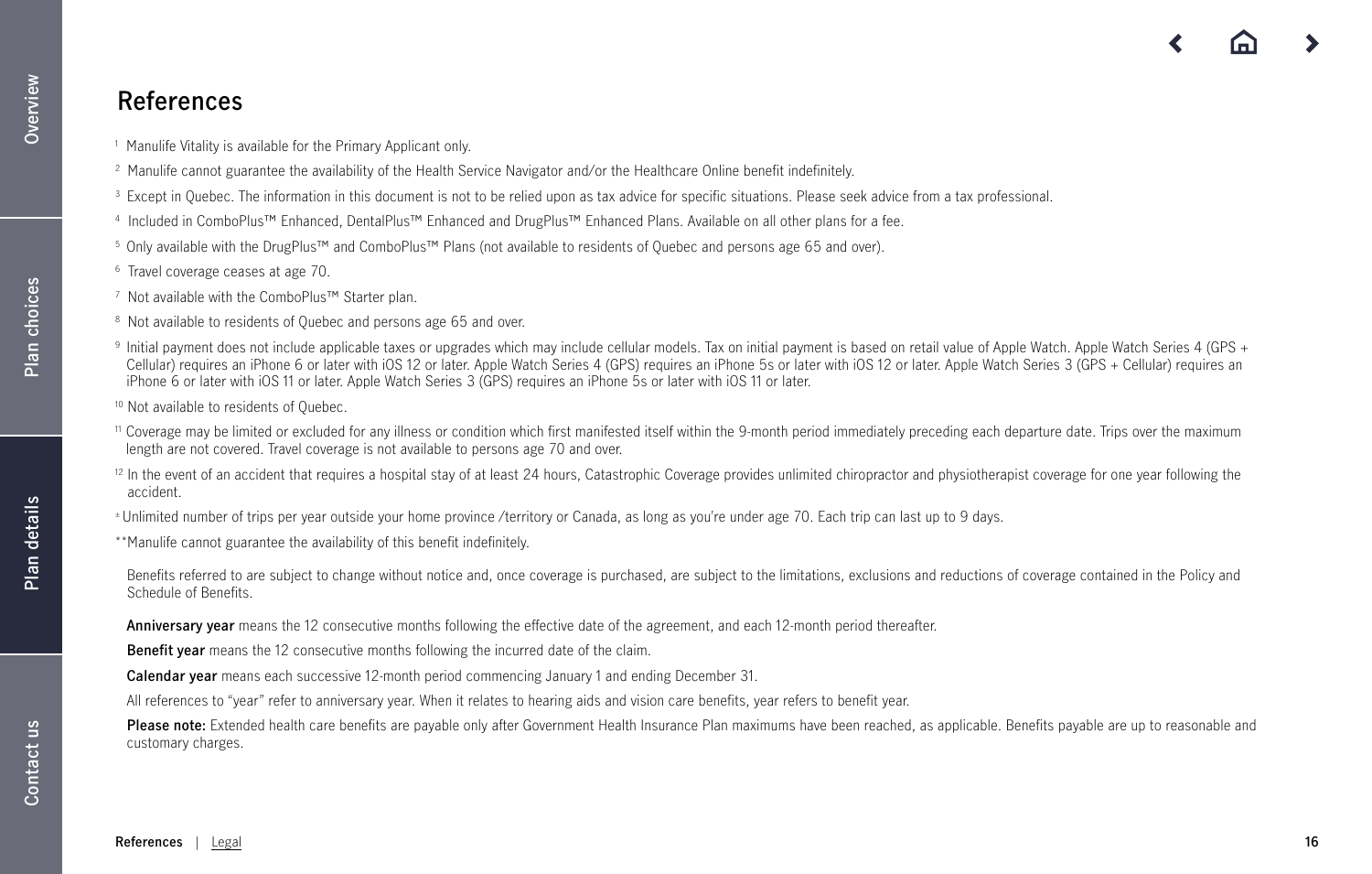### <span id="page-16-0"></span>**Important Notice**

This is not a contract. Actual terms and conditions are detailed in the policy issued by Manulife upon final application approval. It contains important details concerning exclusions, conditions and limitations. Please review them carefully upon receipt.

### **Medically Underwritten**

If the plan is "medically underwritten," or "requires a medical questionnaire," you must disclose to us any medical condition, injury or illness that occurred or existed on or before the date of your application, regardless of whether you went to see a doctor about the condition or were given a diagnosis, or whether or not you believe that it is important. The premium charged and/ or benefits offered could be subject to adjustment or modification of coverage, or declined based on your or your family's medical background. This will be determined after an evaluation of the information provided on the enclosed medical questionnaire.

### **Pre-existing Conditions**

The insurer will not pay any Emergency Travel Medical Care Benefits for any claims relating directly or indirectly to a pre-existing condition that is not stable within the nine-month period immediately preceding the date of departure from the insured's province/territory of residence. This means any condition, injury, illness, disease or related complication in relation to which:

- an insured has had new symptoms, or existing symptoms have become more frequent or more severe, or there has been a test result showing deterioration;
- a Physician (or other medical professional) has prescribed or recommended a change in medication (the medication dosage or frequency has been reduced, increased, or stopped, and/or new medication/s has/have been prescribed) taken for that condition;
- a Physician (or other medical professional) has prescribed or recommended a change in treatment for that condition; or
- there has been an admission to a hospital and/or results are pending for further investigation into that condition during such nine-month period. This exclusion does not apply to minor ailments or a change in medication where the active ingredient and strength remain the same (i.e., generic).

### **Effective Date of Coverage**

Coverage is effective no earlier than the first day of the month following final approval of the application and receipt of first premium payment.

### **For Quebec residents only:**

The prescription drug coverage available under all plans is limited to costs not covered by the RAMQ Prescription Drug Insurance Plan. It is not intended to be a replacement for the RAMQ Plan. In order to be eligible for coverage under these plans, you must have a provincial health card and be registered under the RAMQ Prescription Drug Insurance Plan, or have equivalent coverage under a group plan.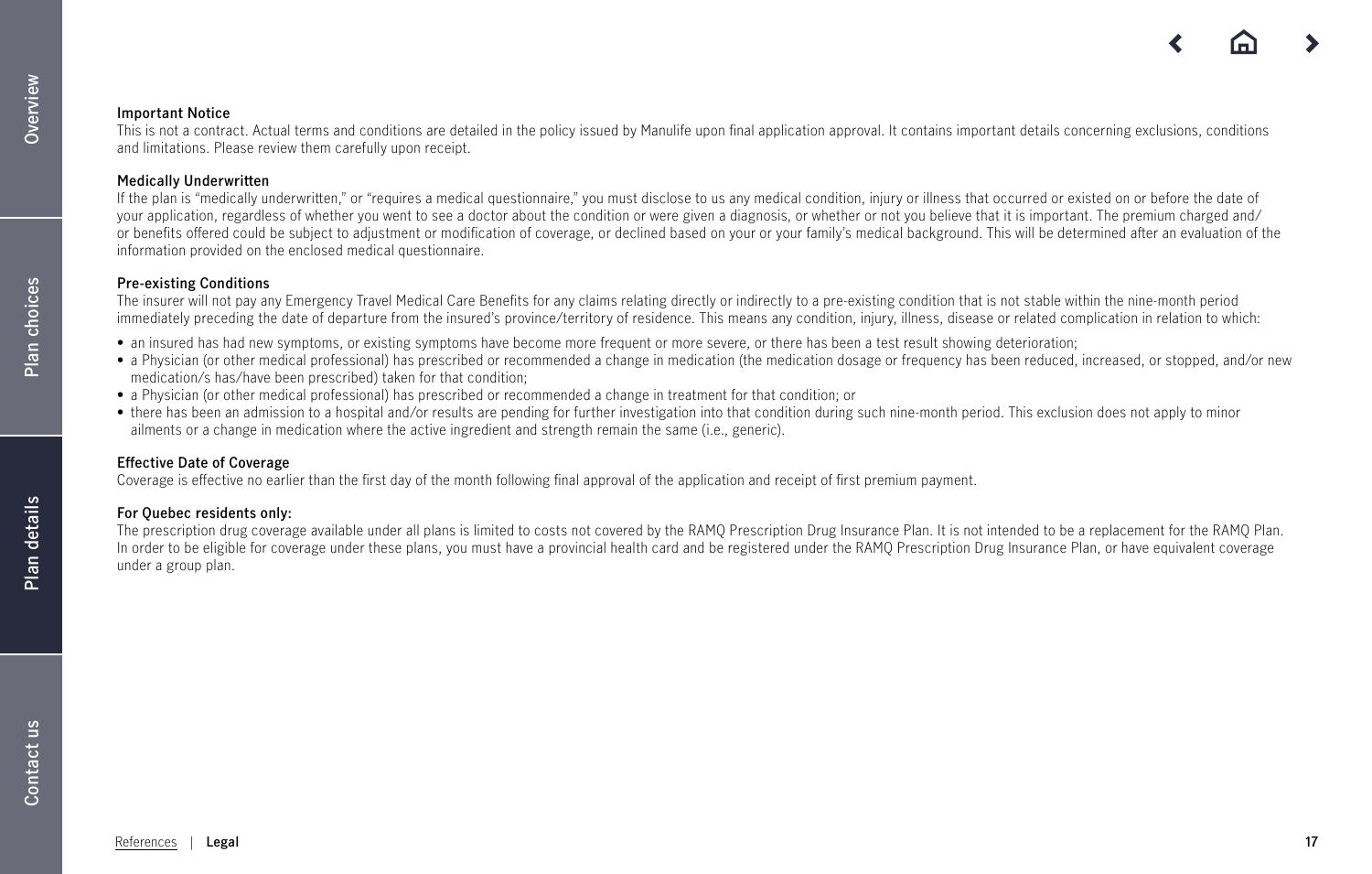# It's *easy* to get covered and live healthier!

Have the following on hand when applying:

- **•** Your doctor's phone number
- **•** Names of prescription medications you're taking
- **•** Credit card or bank information

## **You may also need:**

- **•** Driver's licence (if applying for Catastrophic Coverage)
- **•** Quebec only: You must be registered under the RAMQ Prescription Drug Insurance Plan or have equivalent coverage under a group plan.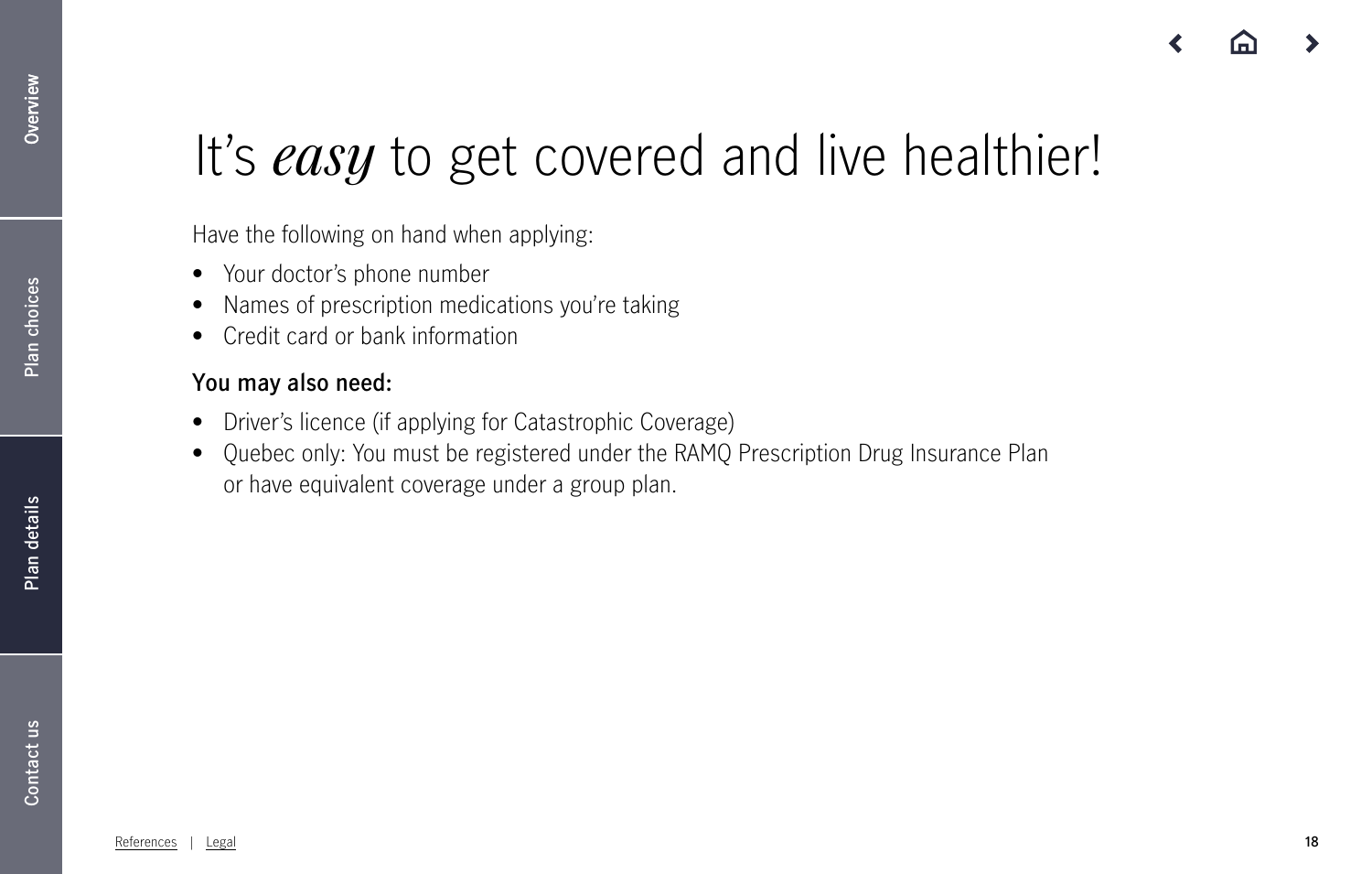### Plans underwritten by The Manufacturers Life Insurance Company.

The Vitality Group Inc., in association with The Manufacturers Life Insurance Company, provides the Manulife *Vitality* program. Vitality, Vitality Points, Vitality Health Review, and Vitality Age are trademarks of Vitality Group International, Inc., and are used by The Manufacturers Life Insurance Company and its affiliates under license. Manulife, Manulife & Stylized M Design, and Stylized M Design are trademarks of The Manufacturers Life Insurance Company, and are used by it, The Vitality Group and its affiliates under license. Flexcare and Cover-Me are trademarks of The Manufacturers Life Insurance Company and are used by it, and by its affiliates under license. Health Service Navigator is offered through and is a registered trademark of Manulife (The Manufacturers Life Insurance Company). Health Service Navigator is powered by WorldCare Inc. © 2019 The Manufacturers Life Insurance Company. All rights reserved. Manulife, PO Box 670, Stn Waterloo, Waterloo, ON N2J 4B8.

Eligibility for rewards may change over time and rewards are not guaranteed for the full life of the insurance policy. Insurance products are issued by The Manufacturers Life Insurance Company. The Vitality Group Inc., in association with The Manufacturers Life Insurance Company, provides the Manulife Vitality program. The Manulife Vitality program is available with select policies.

Points levels for each Vitality Status and activity are subject to change. Eligibility for specific rewards or participation in specific reward programs may vary depending on the province of residence, Vitality Status, and/or the type and in force status of Manulife Vitality insurance policy that is held.

Garmin and vívofit are registered trademarks of Garmin Ltd. or its subsidiaries.

Amazon.ca is not a sponsor of this promotion. Amazon.ca Gift Cards ("GCs") are redeemable only for eligible products on Amazon.ca. Return policies for products are available on Amazon.ca. Except as required by law, GCs cannot be reloaded, resold, transferred for value, redeemed for cash or applied to any other account. To view a GC balance or for more information about your GC, visit "Your Account" on Amazon.ca or contact us at www.amazon.ca/contact-us. GCs cannot be used to purchase other GCs. Amazon is not responsible if a GC is lost, stolen, destroyed or used without permission. For complete terms and conditions, see www.amazon.ca/gc-legal. GCs are issued by Amazon.com.ca, Inc., a Delaware corporation. All Amazon ®, ™ & © are IP of Amazon.com, Inc. or its affiliates. No expiration date or service fees.

GoodLife Fitness® and GoodLife Fitness are trademarks or registered trademarks and are used under license.

ExamOne® is a registered trademark of Quest Diagnostics.

Accessible formats and communication supports are available upon request. Visit **manulife.ca/accessibility** for more information.

CME.FC.DBRO.E (04/2019)

[References](#page-15-0) | [Legal](#page-16-0) **19**